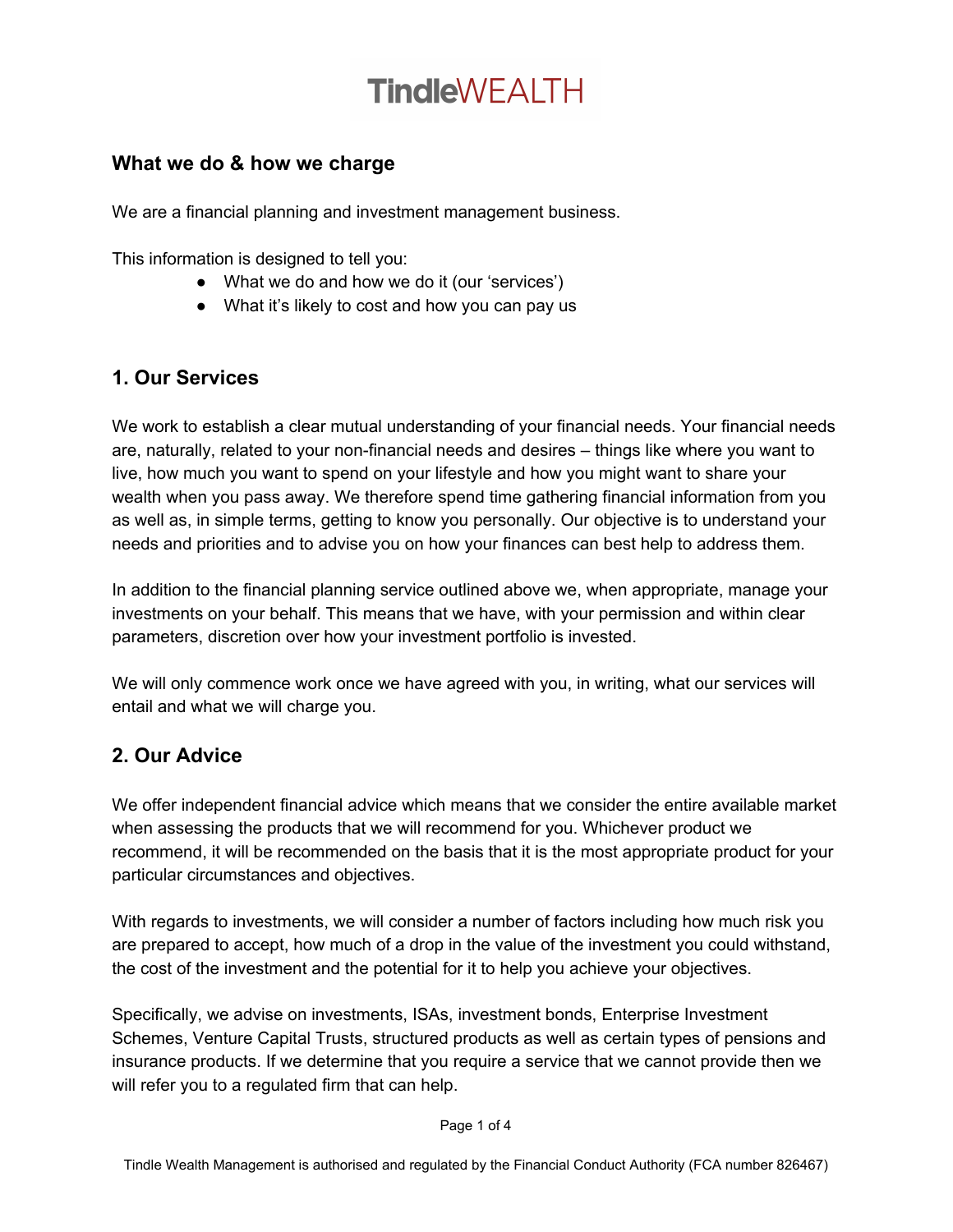# **TindleWEALTH**

#### **3. Our charges**

Our clients have a choice of fee structure.

#### Option 1: Initial Plan Only

A one-time fixed fee of £2,400 for an initial financial plan. This includes:

- An initial 'fact finding' meeting
- Agreeing your financial goals and objectives including, if appropriate, specific plans for goals such as buying a new home, paying for school fees, your retirement and/or transferring wealth to the next generation
- Establishing your attitude to and understanding of risks
- Reviewing your current plans, investments and other assets
- Undertaking research to identify an appropriate plan for you, including any appropriate insurance policies
- Assessing the potential impact of key events on your plans (this is typically called 'cash flow modelling')
- Providing a personalised report and recommendations
- At least one face-to-face meeting to discuss our recommendations
- Up to three ad-hoc reviews and updates of the financial plan to account for any changes in personal circumstances for a period of twelve months following the initial plan

This fee can be paid either within 28 days of the completion of the financial plan or it may be paid in twelve monthly installments of £200. The client may choose which option they prefer.

#### Option 2: Initial Plan, Ongoing Advice and Investment Management

Your fee is based on the amount of money that we manage for you.

We charge 1% + VAT on the first £1,000,000 of investments we manage for you We charge 0.50% + VAT on investments valued between £1,000,000 and £5,000,000; and We charge 0.25% + VAT on investments valued over £5,000,000

This fee is subject to a minimum of £200 per month. Therefore, if the monthly fee payable to Tindle Wealth Management from your investment account is below £200 then we will charge you the difference.

The fee will be taken from the investment account(s) that we manage on your behalf. If a monthly 'top-up' fee is required then this must be paid by bank transfer within 28 days of the invoice being supplied (in practice, a direct debit is usually setup).

Page 2 of 4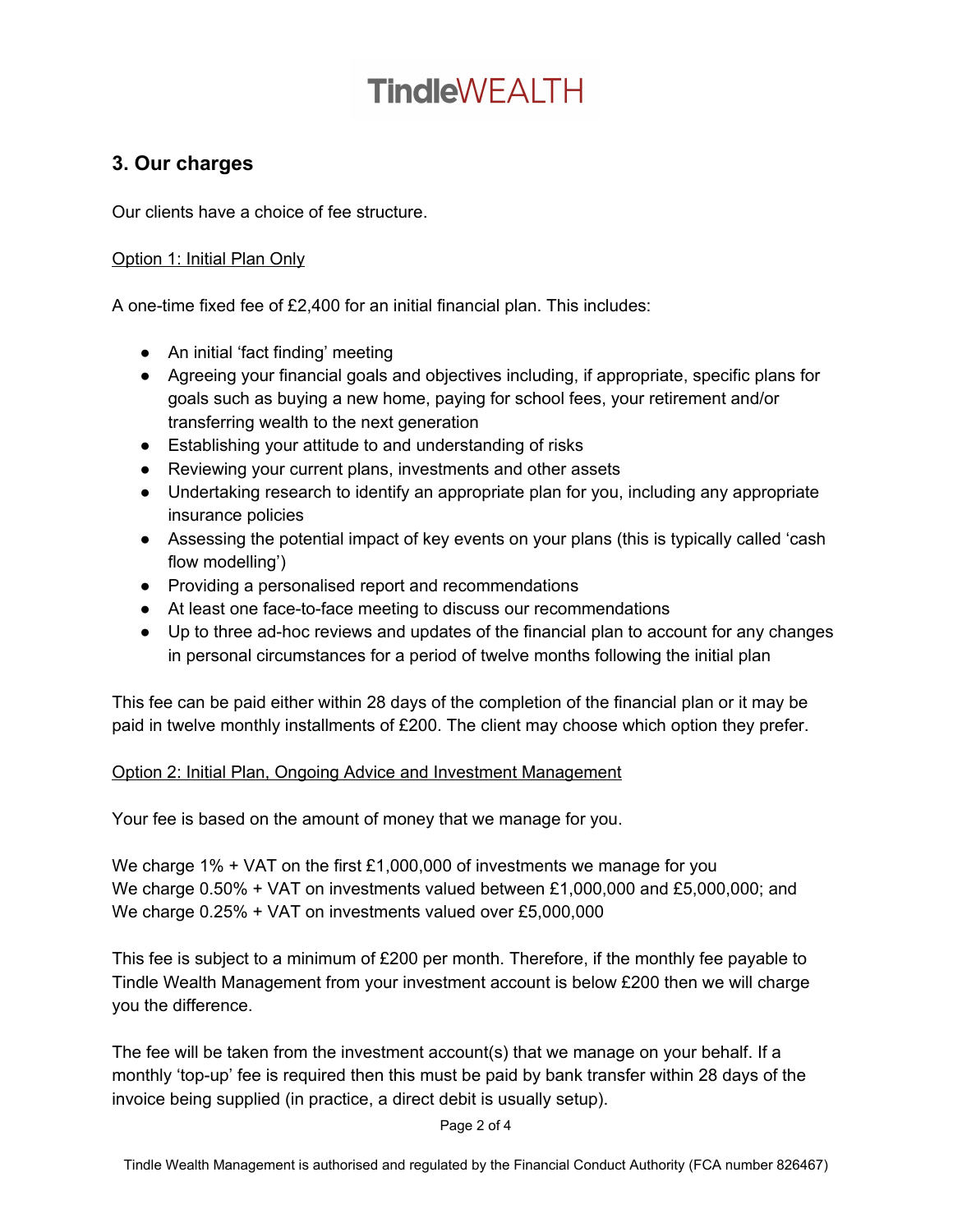# **TindleWEALTH**

Please note there are other costs associated with our investment service; these costs are paid to other service providers like investment funds and 'platform' provider(s) and are outlined in more detail in your Investment Policy Statement. Before we take any action on your behalf we will collate all the costs and charges payable by you so that you are able to understand the overall cost of our recommended financial plan. This is referred to as an Aggregated Costs and Charges Statement.

See Appendix A for examples of our charges in practice.

Option 2 includes all the services included in Option 1 and the following:

- Implementation of agreed recommendations
- An annual face-to-face or telephone meeting (your choice) to review your financial plan and investment portfolio.
- Re-assessing the potential impact of key events on your plans (cash flow modelling), if desired.
- A report setting out the results of the review and confirming any changes made.
- Quarterly valuations of your investment portfolio managed by Tindle Wealth Management

#### **Appendix A - Option 2 Fees - Example 1**

*Option 2: Initial Plan, Ongoing Advice and Investment Management*

Annual fees for a client with a pension of £1,000,000 and a general investment account of £1,000,000

Fees to Tindle Wealth Management: £15,000 (1% of £1,000,000 + 0.5% of £1,000,000) VAT on Fees to Tindle Wealth Management: £3,000 (20% of £15,000) 'Platform' fee to a provider such as Raymond James:  $£4,250$  (0.30% of £500,000 + 0.25% of £500,000 + 0.15% of £1,000,000)

Fees on the investment funds comprising the investment portfolio:  $£10,000$  (0.50%\* of £2,000,000)

SIPP Administration Fee payable to a SIPP administrator such as James Hay: £250

#### **Total annual costs of £32,500 (1.625% of £2,000,000) of which £15,000 (0.75% of £2,000,000) is paid to Tindle Wealth Management**

Page 3 of 4